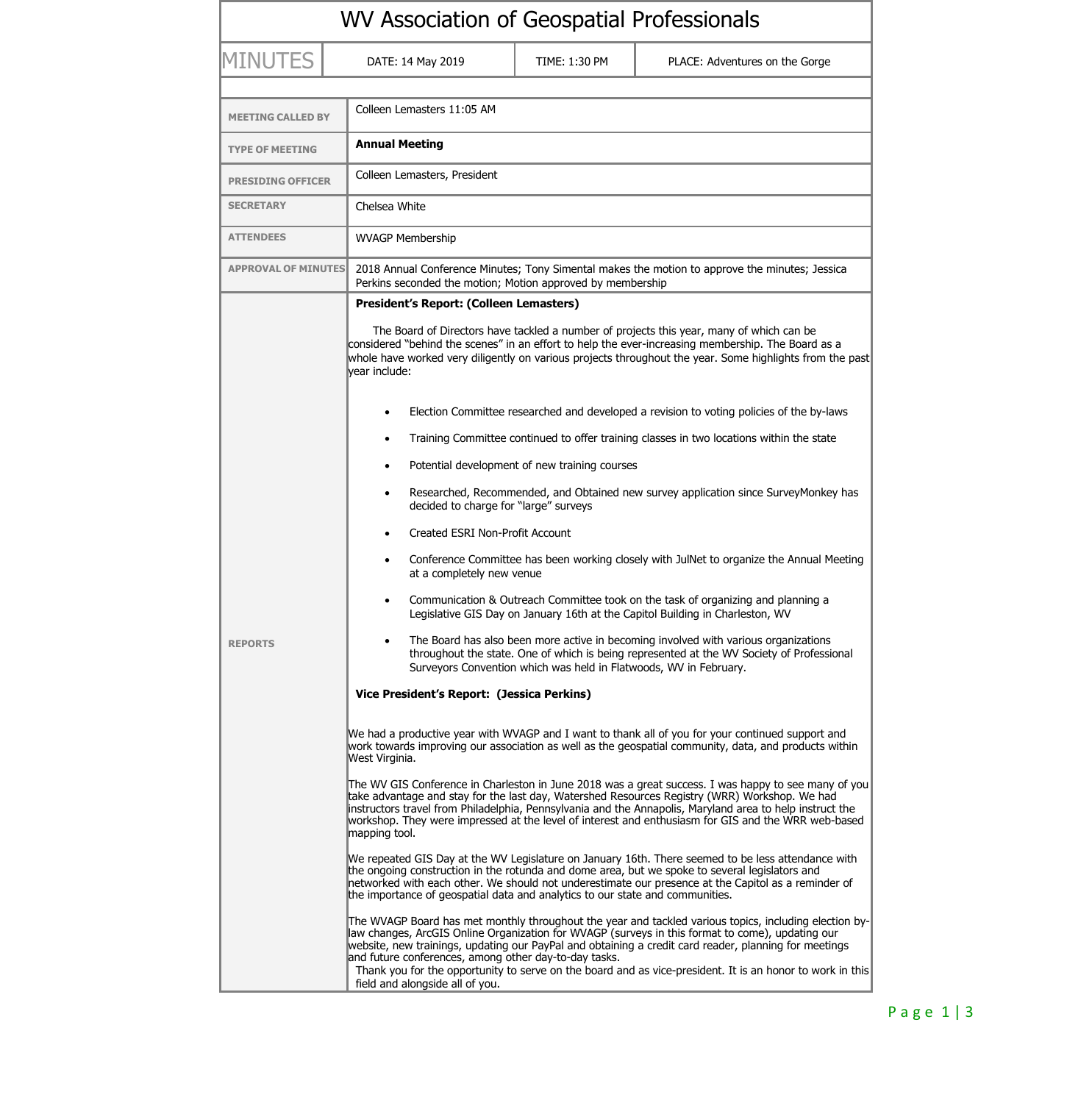| Treasurer's Report: (Jennings Starcher)                                                                                                                                                                                                                                                                                                                                                                                                                                                                                                                                                                                                                        |  |  |  |  |
|----------------------------------------------------------------------------------------------------------------------------------------------------------------------------------------------------------------------------------------------------------------------------------------------------------------------------------------------------------------------------------------------------------------------------------------------------------------------------------------------------------------------------------------------------------------------------------------------------------------------------------------------------------------|--|--|--|--|
| Starting Balance (2018-19): \$83,846.19<br>Ending (Net) Balance (2018-19): \$93,655.60<br>WVAGP filed federal tax documents and it has been sent to the IRS for review.                                                                                                                                                                                                                                                                                                                                                                                                                                                                                        |  |  |  |  |
| Motion to approve treasurer's report: Aaron Cox; seconded; Frank Lafone                                                                                                                                                                                                                                                                                                                                                                                                                                                                                                                                                                                        |  |  |  |  |
| *Jennings Abstained                                                                                                                                                                                                                                                                                                                                                                                                                                                                                                                                                                                                                                            |  |  |  |  |
| Secretary's Report: (Chelsea White)                                                                                                                                                                                                                                                                                                                                                                                                                                                                                                                                                                                                                            |  |  |  |  |
| We have continued Membership growth, GISPs in 18 counties. Thanks to everyone for assisting me in<br>getting settled in with my roles and responsibilities. It was a pleasure getting to work with everyone in<br>getting this annual meeting together!                                                                                                                                                                                                                                                                                                                                                                                                        |  |  |  |  |
| <b>Audit Committee: (Tony Simental)</b>                                                                                                                                                                                                                                                                                                                                                                                                                                                                                                                                                                                                                        |  |  |  |  |
| Bank account is good, everything is correct, perfect, and<br>honest. Annual Assessment: No irregularities                                                                                                                                                                                                                                                                                                                                                                                                                                                                                                                                                      |  |  |  |  |
| <b>Communications &amp; Outreach Committee: (John Bocan)</b>                                                                                                                                                                                                                                                                                                                                                                                                                                                                                                                                                                                                   |  |  |  |  |
| With some members of the board (especially Steve Harouff) we analyzed our WVAGP website and listed<br>out of date items and newer information for change.<br>A formal list of immediate changes was compiled and sent to the web host.<br>Further updates are still needed (eg photos, new board members).                                                                                                                                                                                                                                                                                                                                                     |  |  |  |  |
| Conference Committee: (Jennings Starcher (Co-Chair) & Tony Simental (Co-Chair)                                                                                                                                                                                                                                                                                                                                                                                                                                                                                                                                                                                 |  |  |  |  |
| A big thank you to the committee members (Colleen, Chelsea, Jessica Perkins, and Julnet) for attending<br>all the conference calls, assisting in planning, and implementation of this annual meeting. We are<br>welcoming suggestions for next year's conference.                                                                                                                                                                                                                                                                                                                                                                                              |  |  |  |  |
| Election Committee: (Barbara Maclennan)                                                                                                                                                                                                                                                                                                                                                                                                                                                                                                                                                                                                                        |  |  |  |  |
| Members of the committee include Barbara L. MacLennan (Chair), Jennings Starcher, Jessica Brewer,<br>Nate Davis, Ben Everette and Maneesh Sharma. help from Jennings Starcher Collin Fridley, and others<br>to count ballots for the election. Thank you to committee members. Newly elected members:                                                                                                                                                                                                                                                                                                                                                          |  |  |  |  |
| Marvin Davis<br>Barbara Maclennan                                                                                                                                                                                                                                                                                                                                                                                                                                                                                                                                                                                                                              |  |  |  |  |
| Kevin Kuhn<br>Frank Lafone                                                                                                                                                                                                                                                                                                                                                                                                                                                                                                                                                                                                                                     |  |  |  |  |
| Chelsea White                                                                                                                                                                                                                                                                                                                                                                                                                                                                                                                                                                                                                                                  |  |  |  |  |
| Alternate: Steve Harouff                                                                                                                                                                                                                                                                                                                                                                                                                                                                                                                                                                                                                                       |  |  |  |  |
| Technical Issues Committee: (Steve Harouff                                                                                                                                                                                                                                                                                                                                                                                                                                                                                                                                                                                                                     |  |  |  |  |
| As Technical Issues Committee Chair I participated in all but one monthly Board meeting, providing<br>support as needed, helping with annual meeting planning, and voting on WVAGP Board decisions. There<br>were no pressing technical issues for 2018.                                                                                                                                                                                                                                                                                                                                                                                                       |  |  |  |  |
| <b>Training Committee: (Marvin Davis)</b>                                                                                                                                                                                                                                                                                                                                                                                                                                                                                                                                                                                                                      |  |  |  |  |
| The Training Committee has done a superb job this past year in addressing issues that have arisen, but<br>also getting new course offerings scheduled and utilizing a new remote location for GIS Foundations in<br>Beckley at WVU Tech. We are also very energetic about developing web courses or MOOCs to help<br>accommodate professionals at all corners of West Virginia. The Committee has done a wonderful job this<br>year, and I have felt it a privilege to serve as its Chair. None of this would be possible without the WV<br>GIS Technical Center and I want to commend them on all that they do to help train our geospatial<br>professionals. |  |  |  |  |
| Thank you to all committee members: Jacob Darrah, Kevin Kuhn, Jessica Brewer, Pam Hoskins, Jessica<br>Gormont, Frank LaFone, Brandy Bachman, and Aaron Maxwell.                                                                                                                                                                                                                                                                                                                                                                                                                                                                                                |  |  |  |  |